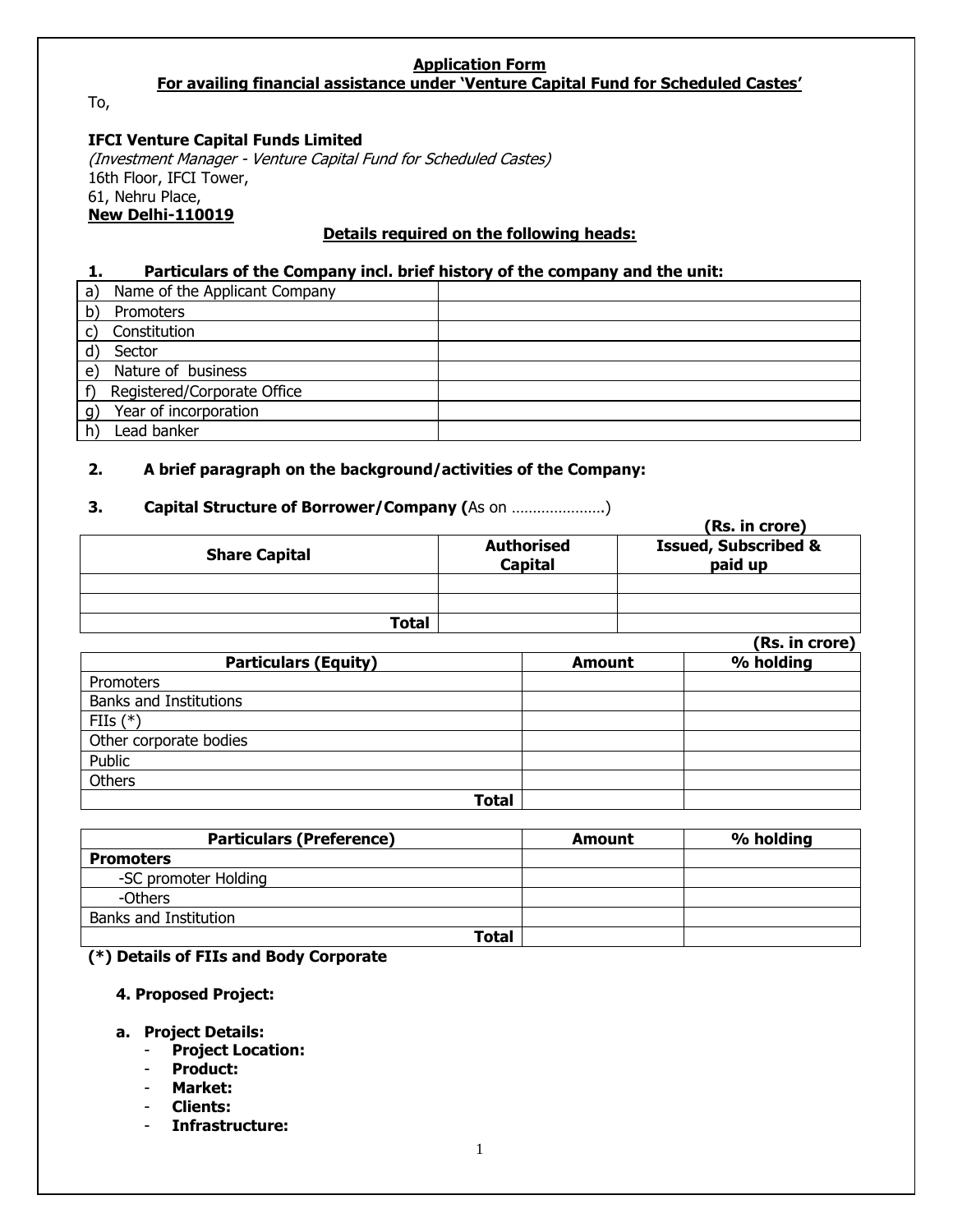- **Experience:**
- **Any other Information:**

# **b. Project Cost (Break up Details):**

| <b>Particulars</b>                      | In Rs. Crore |  |  |  |
|-----------------------------------------|--------------|--|--|--|
| Land                                    |              |  |  |  |
| Technical Civil Work (Building)         |              |  |  |  |
| Plant and Machinery (Compete Unit step) |              |  |  |  |
| <b>Total Fixed Cost</b>                 |              |  |  |  |
| <b>Working Capital</b>                  |              |  |  |  |
| <b>Total Cost of Project</b>            |              |  |  |  |

# **c. Means of Finance (Break Up Details):**

| <b>Particulars</b>                 | In Rs. Crore |
|------------------------------------|--------------|
| Proposed Contribution by promoters |              |
| Funds requested from VCF-SC        |              |
| Banks/FIs**                        |              |
| <b>Total</b>                       |              |

# **d. Proposed Implementation schedule:**

| <b>Expected Starting Period</b>                                |                          |
|----------------------------------------------------------------|--------------------------|
| <b>Activity</b>                                                | <b>Completion Period</b> |
| Land & Development                                             |                          |
| Building construction and Prefab shedding works                |                          |
| Machine Ordering                                               |                          |
| Supply of Machinery                                            |                          |
| Installation/Testing at site/ Erection & Commissioning         |                          |
| Pilot Run/Raw Material Sourcing/ Commercial Operation Starting |                          |

# **5. Assistance from Institutions/Banks**

# **(a) Term Loans (Rs. in crore)**

| <b>Divis</b><br>ion | Name of<br>Inst./ | Amt.<br><b>Sanctioned</b> | Int.<br>Rate  | Amt.<br><b>Disbursed</b> | Amount O/s<br><b>As on </b> |      | <b>Security created</b> |
|---------------------|-------------------|---------------------------|---------------|--------------------------|-----------------------------|------|-------------------------|
|                     | <b>Banks</b>      | (Rs. /Year)               | $\frac{0}{0}$ |                          | <b>Principal</b>            | Int. |                         |
|                     |                   |                           |               |                          |                             |      |                         |
|                     |                   |                           |               |                          |                             |      |                         |

### **(b) Working Capital Loans** (**Rs. in crore)**

| .<br>.<br>********************* |                   |              |                |              |              |              | .               |                |
|---------------------------------|-------------------|--------------|----------------|--------------|--------------|--------------|-----------------|----------------|
|                                 | <b>Facilities</b> |              | <b>Drawing</b> |              | Outstanding  |              |                 |                |
|                                 | <b>Sanctioned</b> |              |                | <b>Power</b> |              | As on        |                 |                |
| <b>Name of</b>                  | <b>Fund</b>       | <b>Non</b>   | <b>Margin</b>  | Fund         | Non          | <b>Fund</b>  | <b>Non Fund</b> | <b>Rate of</b> |
| the Bank                        | Based             | <b>Fund</b>  | 'Share         | <b>Based</b> | Fund         | <b>Based</b> | <b>Based</b>    | Intt.          |
|                                 |                   | <b>Based</b> | (in %)         |              | <b>Based</b> |              |                 | (in %)         |
|                                 |                   |              |                |              |              |              |                 |                |
|                                 |                   |              |                |              |              |              |                 |                |